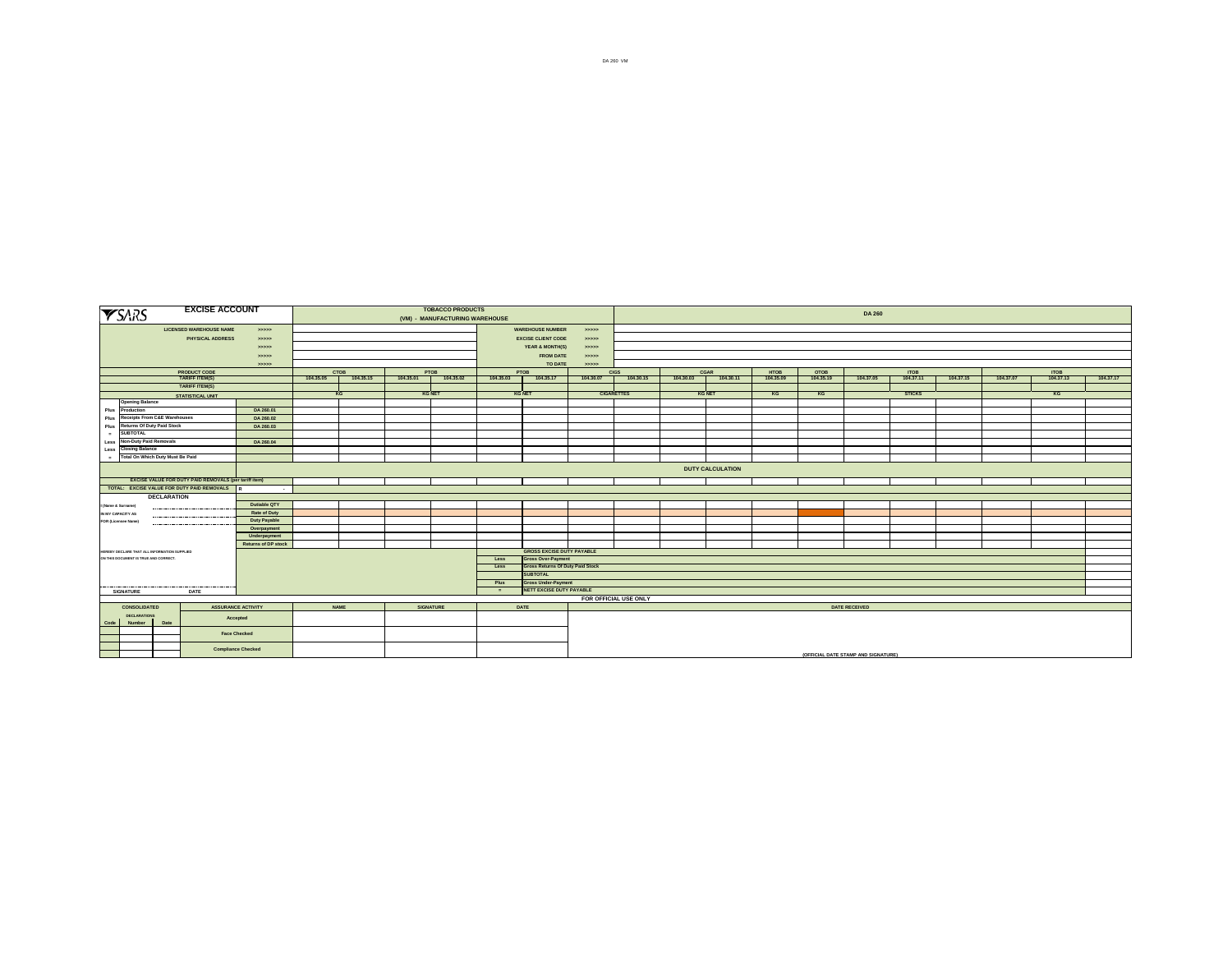|             | <b>EXCISE ACCOUNT SCHEDULE</b>                         |                       |           |           |           | <b>TOBACCO PRODUCTS</b>        |               |                           |           |                   |               |           |           |           | DA 260.01 |                         |           |           |             |           |
|-------------|--------------------------------------------------------|-----------------------|-----------|-----------|-----------|--------------------------------|---------------|---------------------------|-----------|-------------------|---------------|-----------|-----------|-----------|-----------|-------------------------|-----------|-----------|-------------|-----------|
|             | <b>PRODUCTION</b>                                      |                       |           |           |           | (VM) - MANUFACTURING WAREHOUSE |               |                           |           |                   |               |           |           |           |           |                         |           |           |             |           |
|             | LICENSED WAREHOUSE NAME >>>>>                          |                       |           |           |           |                                |               | <b>WAREHOUSE NUMBER</b>   | 55555     |                   |               |           |           |           |           |                         |           |           |             |           |
|             |                                                        | PHYSICAL ADDRESS >>>> |           |           |           |                                |               | <b>EXCISE CLIENT CODE</b> | >>>>      |                   |               |           |           |           |           |                         |           |           |             |           |
|             |                                                        | 55555                 |           |           |           |                                |               | YEAR & MONTH(S)           | 55555     |                   |               |           |           |           |           |                         |           |           |             |           |
|             |                                                        | 55555                 |           |           |           |                                |               | <b>FROM DATE</b>          | >>>>      |                   |               |           |           |           |           |                         |           |           |             |           |
|             |                                                        | 55555                 |           |           |           |                                |               | TO DATE                   | 55555     |                   |               |           |           |           |           |                         |           |           |             |           |
|             | <b>PRODUCT CODE</b><br>TARIFF ITEM(S)                  |                       |           | CTOB      |           | PTOB                           | PTOB          |                           |           | <b>CIGS</b>       | CGAR          |           | HTOB      | OTOB      |           | $\frac{10B}{104.37.11}$ |           |           | <b>ITOB</b> |           |
|             |                                                        |                       | 104.35.05 | 104.35.15 | 104.35.01 | 104.35.02                      | 104.35.03     | 104.35.17                 | 104.30.07 | 104.30.15         | 104.30.03     | 104.30.11 | 104.35.10 | 104.35.19 | 104.37.05 |                         | 104.37.15 | 104.37.07 | 104.37.13   | 104.37.17 |
|             | <b>TARIFF ITEM(S)</b>                                  |                       |           |           |           |                                |               |                           |           |                   |               |           |           |           |           |                         |           |           |             |           |
|             | <b>STATISTICAL UNIT</b><br><b>SUPPORTING DOCUMENTS</b> |                       |           | KG        |           | <b>KG NET</b>                  | <b>KG NET</b> |                           |           | <b>CIGARETTES</b> | <b>KG NET</b> |           | KG        | KG        |           | <b>STICKS</b>           |           |           | KG          |           |
|             | (Official Declarations / Commercial Documents)         |                       |           |           |           |                                |               |                           |           |                   |               |           |           |           |           |                         |           |           |             |           |
| <b>TYPE</b> | <b>NUMBER</b>                                          | DATE                  |           |           |           |                                |               |                           |           |                   |               |           |           |           |           |                         |           |           |             |           |
|             | BROUGHT FORWARD FROM PREVIOUS DA 260.01                |                       |           |           |           |                                |               |                           |           |                   |               |           |           |           |           |                         |           |           |             |           |
|             |                                                        |                       |           |           |           |                                |               |                           |           |                   |               |           |           |           |           |                         |           |           |             |           |
|             |                                                        |                       |           |           |           |                                |               |                           |           |                   |               |           |           |           |           |                         |           |           |             |           |
|             |                                                        |                       |           |           |           |                                |               |                           |           |                   |               |           |           |           |           |                         |           |           |             |           |
|             |                                                        |                       |           |           |           |                                |               |                           |           |                   |               |           |           |           |           |                         |           |           |             |           |
|             |                                                        |                       |           |           |           |                                |               |                           |           |                   |               |           |           |           |           |                         |           |           |             |           |
|             |                                                        |                       |           |           |           |                                |               |                           |           |                   |               |           |           |           |           |                         |           |           |             |           |
|             |                                                        |                       |           |           |           |                                |               |                           |           |                   |               |           |           |           |           |                         |           |           |             |           |
|             |                                                        |                       |           |           |           |                                |               |                           |           |                   |               |           |           |           |           |                         |           |           |             |           |
|             |                                                        |                       |           |           |           |                                |               |                           |           |                   |               |           |           |           |           |                         |           |           |             |           |
|             |                                                        |                       |           |           |           |                                |               |                           |           |                   |               |           |           |           |           |                         |           |           |             |           |
|             |                                                        |                       |           |           |           |                                |               |                           |           |                   |               |           |           |           |           |                         |           |           |             |           |
|             |                                                        |                       |           |           |           |                                |               |                           |           |                   |               |           |           |           |           |                         |           |           |             |           |
|             |                                                        |                       |           |           |           |                                |               |                           |           |                   |               |           |           |           |           |                         |           |           |             |           |
|             |                                                        |                       |           |           |           |                                |               |                           |           |                   |               |           |           |           |           |                         |           |           |             |           |
|             |                                                        |                       |           |           |           |                                |               |                           |           |                   |               |           |           |           |           |                         |           |           |             |           |
|             |                                                        |                       |           |           |           |                                |               |                           |           |                   |               |           |           |           |           |                         |           |           |             |           |
|             |                                                        |                       |           |           |           |                                |               |                           |           |                   |               |           |           |           |           |                         |           |           |             |           |
|             |                                                        |                       |           |           |           |                                |               |                           |           |                   |               |           |           |           |           |                         |           |           |             |           |
|             | SUBTOTALS CARRIED FORWARD TO NEXT DA 260.01            |                       |           |           |           |                                |               |                           |           |                   |               |           |           |           |           |                         |           |           |             |           |
|             | <b>GRAND TOTALS CARRIED FORWARD TO DA 260</b>          |                       |           |           |           |                                |               |                           |           |                   |               |           |           |           |           |                         |           |           |             |           |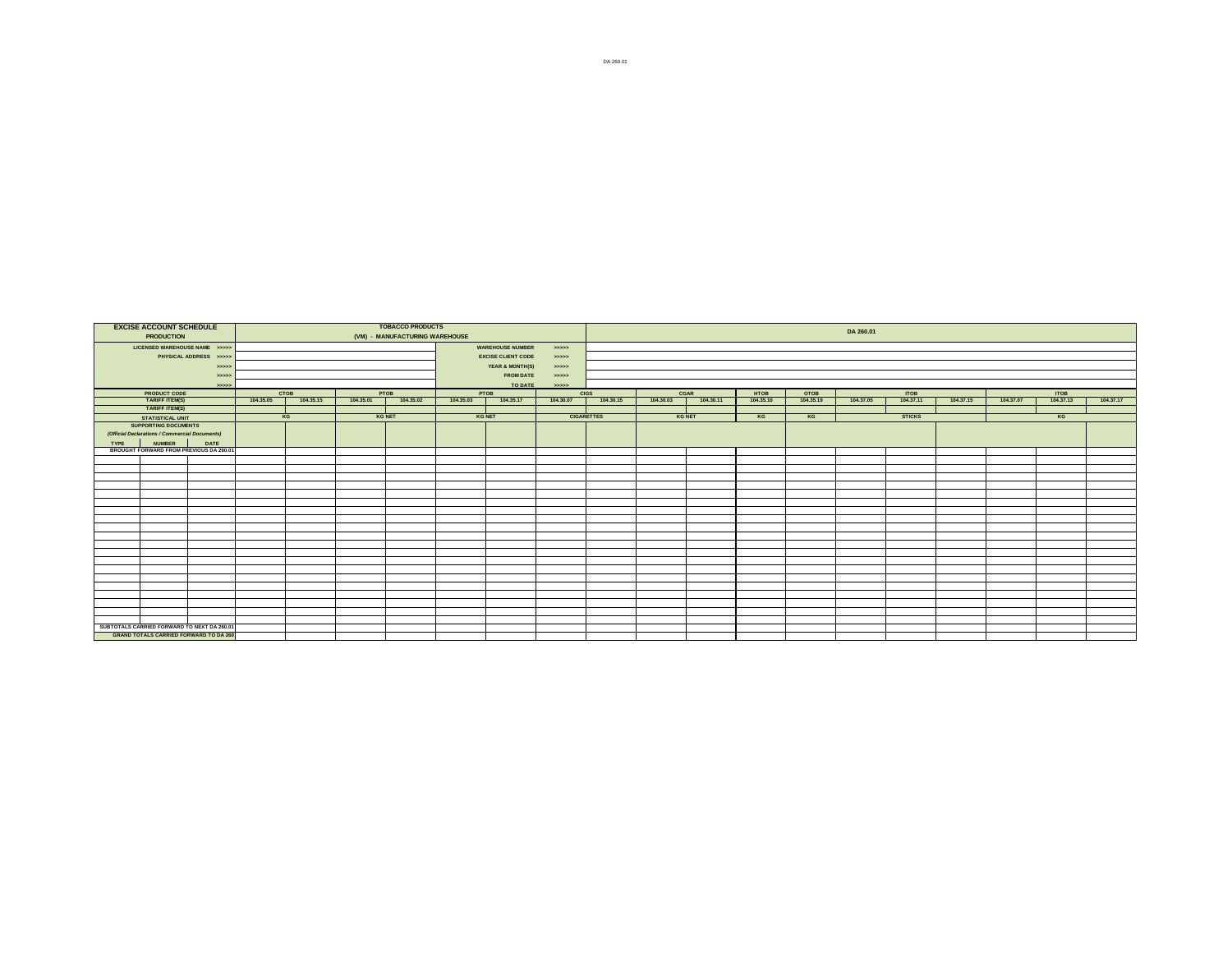|             | <b>EXCISE ACCOUNT SCHEDULE</b><br><b>RECEIPTS FROM C&amp;E WAREHOUSES</b>                    |                        |              |              |              | <b>TOBACCO PRODUCTS</b><br>(VM) - MANUFACTURING WAREHOUSE |               |                           |                   |              |               |              |              |              | DA 260.02    |               |              |              |              |              |
|-------------|----------------------------------------------------------------------------------------------|------------------------|--------------|--------------|--------------|-----------------------------------------------------------|---------------|---------------------------|-------------------|--------------|---------------|--------------|--------------|--------------|--------------|---------------|--------------|--------------|--------------|--------------|
|             | LICENSED WAREHOUSE NAME >>>>>                                                                |                        |              |              | $\bullet$    |                                                           |               | <b>WAREHOUSE NUMBER</b>   | 22222             |              |               |              |              |              |              |               |              |              |              |              |
|             |                                                                                              | PHYSICAL ADDRESS >>>>> |              |              | $\sqrt{2}$   |                                                           |               | <b>EXCISE CLIENT CODE</b> | 55555             |              |               |              |              |              |              |               |              |              |              |              |
|             |                                                                                              | 55555                  |              |              | $\Omega$     |                                                           |               | YEAR & MONTH(S)           | 55555             |              |               |              |              |              |              |               |              |              |              |              |
|             |                                                                                              | 55555                  |              | $\sqrt{2}$   |              |                                                           |               | <b>FROM DATE</b>          | 55555             |              |               |              |              |              |              |               |              |              |              |              |
|             |                                                                                              | 55555                  |              |              |              |                                                           |               | TO DATE                   | 55555             |              |               |              |              |              |              |               |              |              |              |              |
|             | <b>PRODUCT CODE</b>                                                                          |                        |              | СТОВ         |              | PTOB                                                      | PTOB          |                           |                   | <b>CIGS</b>  | CGAR          |              | <b>HTOB</b>  | OTOB         |              | <b>ITOB</b>   |              |              | <b>ITOB</b>  |              |
|             | <b>TARIFF ITEM(S)</b>                                                                        |                        | 104.35.05    | 104.35.15    | 104.35.01    | 104.35.02                                                 | 104.35.03     | 104.35.17                 | 104,30.07         | 104.30.15    | 104,30.03     | 104.30.11    | 104.35.10    | 104.35.19    | 104.37.05    | 104.37.11     | 104.37.15    | 104.37.07    | 104,37,13    | 104.37.17    |
|             | <b>TARIFF ITEM(S)</b>                                                                        |                        |              |              |              |                                                           |               |                           |                   |              |               |              |              |              |              |               |              |              |              |              |
|             | <b>STATISTICAL UNIT</b>                                                                      |                        |              | KG           |              | <b>KG NET</b>                                             | <b>KG NET</b> |                           | <b>CIGARETTES</b> |              | <b>KG NET</b> |              | KG           | KG           |              | <b>STICKS</b> |              |              | KG           |              |
|             | <b>SUPPORTING DOCUMENTS</b>                                                                  |                        |              |              |              |                                                           |               |                           |                   |              |               |              |              |              |              |               |              |              |              |              |
|             | (Official Declarations / Commercial Documents)                                               |                        |              |              |              |                                                           |               |                           |                   |              |               |              |              |              |              |               |              |              |              |              |
| <b>TYPF</b> | <b>NUMBER</b><br>TALS BROUGHT FORWARD FROM PREVIOUS DA 260.02                                | <b>DATE</b>            |              |              |              |                                                           |               |                           |                   |              |               |              |              |              |              |               |              |              |              |              |
|             |                                                                                              |                        |              |              |              |                                                           |               |                           |                   |              |               |              |              |              |              |               |              |              |              |              |
|             |                                                                                              |                        |              |              |              |                                                           |               |                           |                   |              |               |              |              |              |              |               |              |              |              |              |
|             |                                                                                              |                        |              |              |              |                                                           |               |                           |                   |              |               |              |              |              |              |               |              |              |              |              |
|             |                                                                                              |                        |              |              |              |                                                           |               |                           |                   |              |               |              |              |              |              |               |              |              |              |              |
|             |                                                                                              |                        |              |              |              |                                                           |               |                           |                   |              |               |              |              |              |              |               |              |              |              |              |
|             |                                                                                              |                        |              |              |              |                                                           |               |                           |                   |              |               |              |              |              |              |               |              |              |              |              |
|             |                                                                                              |                        |              |              |              |                                                           |               |                           |                   |              |               |              |              |              |              |               |              |              |              |              |
|             |                                                                                              |                        |              |              |              |                                                           |               |                           |                   |              |               |              |              |              |              |               |              |              |              |              |
|             |                                                                                              |                        |              |              |              |                                                           |               |                           |                   |              |               |              |              |              |              |               |              |              |              |              |
|             |                                                                                              |                        |              |              |              |                                                           |               |                           |                   |              |               |              |              |              |              |               |              |              |              |              |
|             |                                                                                              |                        |              |              |              |                                                           |               |                           |                   |              |               |              |              |              |              |               |              |              |              |              |
|             |                                                                                              |                        |              |              |              |                                                           |               |                           |                   |              |               |              |              |              |              |               |              |              |              |              |
|             |                                                                                              |                        |              |              |              |                                                           |               |                           |                   |              |               |              |              |              |              |               |              |              |              |              |
|             |                                                                                              |                        |              |              |              |                                                           |               |                           |                   |              |               |              |              |              |              |               |              |              |              |              |
|             |                                                                                              |                        |              |              |              |                                                           |               |                           |                   |              |               |              |              |              |              |               |              |              |              |              |
|             |                                                                                              |                        |              |              |              |                                                           |               |                           |                   |              |               |              |              |              |              |               |              |              |              |              |
|             |                                                                                              |                        |              |              |              |                                                           |               |                           |                   |              |               |              |              |              |              |               |              |              |              |              |
|             |                                                                                              |                        |              |              |              |                                                           |               |                           |                   |              |               |              |              |              |              |               |              |              |              |              |
|             |                                                                                              |                        |              |              |              |                                                           |               |                           |                   |              |               |              |              |              |              |               |              |              |              |              |
|             | SUBTOTALS CARRIED FORWARD TO NEXT DA 260.02<br><b>GRAND TOTALS CARRIED FORWARD TO DA 260</b> |                        | 0.00<br>0.00 | 0.00<br>0.00 | 0.00<br>0.00 | 0.00<br>0.00                                              | 0.00<br>0.00  | 0.00<br>0.00              | 0.00<br>0.00      | 0.00<br>0.00 | 0.00<br>0.00  | 0.00<br>0.00 | 0.00<br>0.00 | 0.00<br>0.00 | 0.00<br>0.00 | 0.00<br>0.00  | 0.00<br>0.00 | 0.00<br>0.00 | 0.00<br>0.00 | 0.00<br>0.00 |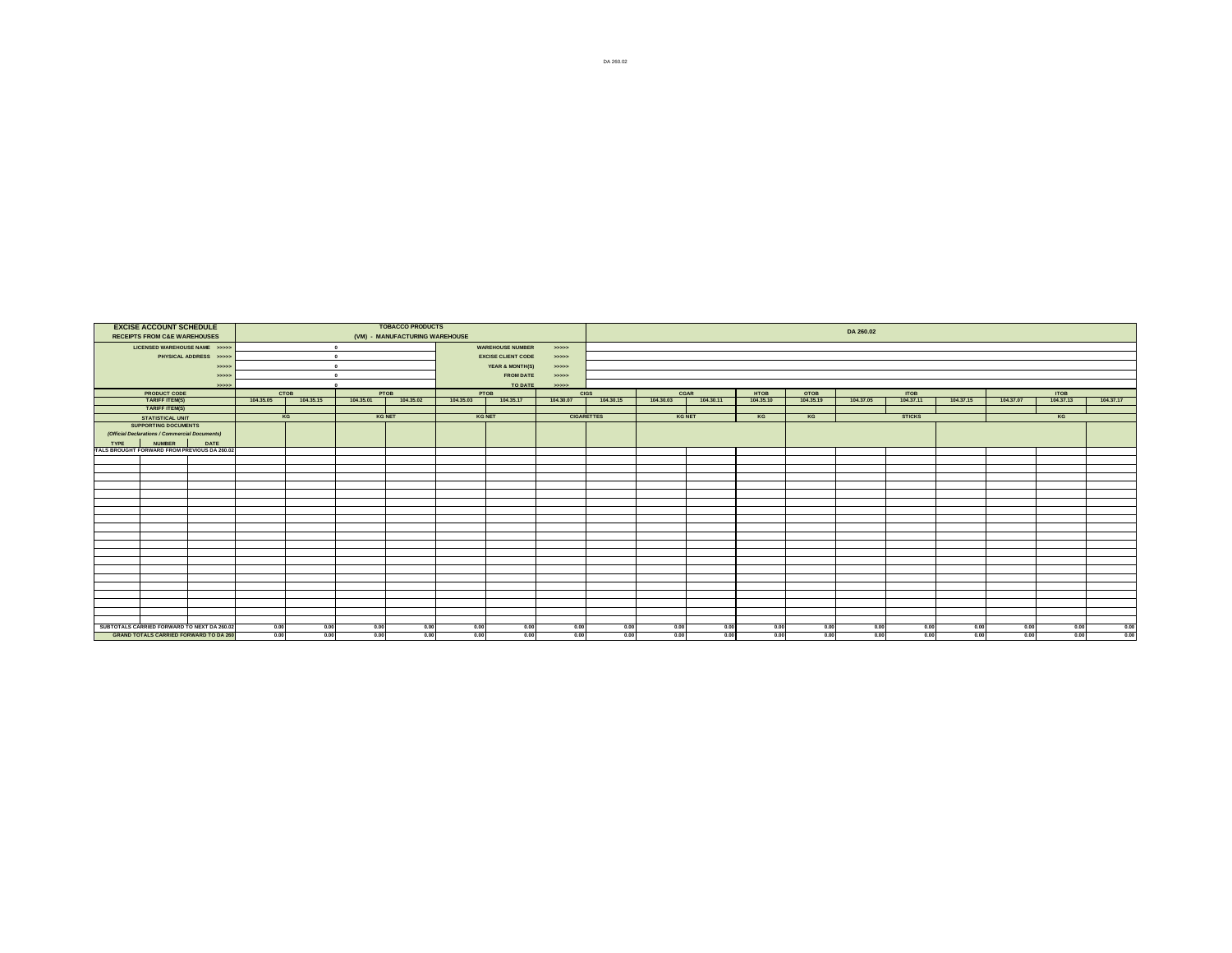| <b>EXCISE ACCOUNT SCHEDULE</b>                                                              |           |           |           | <b>TOBACCO PRODUCTS</b>        |           |                           |           |                   |               |           |           |           | DA 260.03 |                  |           |           |                  |           |
|---------------------------------------------------------------------------------------------|-----------|-----------|-----------|--------------------------------|-----------|---------------------------|-----------|-------------------|---------------|-----------|-----------|-----------|-----------|------------------|-----------|-----------|------------------|-----------|
| <b>RETURNS OF DUTY PAID STOCK</b>                                                           |           |           |           | (VM) - MANUFACTURING WAREHOUSE |           |                           |           |                   |               |           |           |           |           |                  |           |           |                  |           |
| LICENSED WAREHOUSE NAME >>>>>                                                               |           |           |           |                                |           | <b>WAREHOUSE NUMBER</b>   | 55555     |                   |               |           |           |           |           |                  |           |           |                  |           |
| PHYSICAL ADDRESS >>>>>                                                                      |           |           |           |                                |           | <b>EXCISE CLIENT CODE</b> | 55555     |                   |               |           |           |           |           |                  |           |           |                  |           |
|                                                                                             | 55555     |           |           |                                |           | YEAR & MONTH(S)           | 55555     |                   |               |           |           |           |           |                  |           |           |                  |           |
|                                                                                             | 55555     |           |           |                                |           | <b>FROM DATE</b>          | >>>>>     |                   |               |           |           |           |           |                  |           |           |                  |           |
|                                                                                             | 55555     |           |           |                                |           | TO DATE                   | 55555     |                   |               |           |           |           |           |                  |           |           |                  |           |
| <b>PRODUCT CODE</b><br>TARIFF ITEM(S)                                                       |           | CTOB      |           | PTOB                           |           | PTOB                      |           | <b>CIGS</b>       | CGAR          |           | HTOB      | OTOB      |           | TOB<br>104.37.11 |           |           | TOB<br>104.37.13 |           |
|                                                                                             | 104.35.05 | 104.35.15 | 104.35.01 | 104.35.02                      | 104.35.03 | 104.35.17                 | 104.30.07 | 104.30.15         | 104.30.03     | 104.30.11 | 104.35.10 | 104.35.19 | 104.37.05 |                  | 104.37.15 | 104.37.07 |                  | 104.37.17 |
| <b>TARIFF ITEM(S)</b>                                                                       |           |           |           |                                |           |                           |           |                   |               |           |           |           |           |                  |           |           |                  |           |
| <b>STATISTICAL UNIT</b>                                                                     |           | KG        |           | <b>KG NET</b>                  |           | <b>KG NET</b>             |           | <b>CIGARETTES</b> | <b>KG NET</b> |           | KG        | KG        |           | <b>STICKS</b>    |           |           | KG               |           |
| <b>SUPPORTING DOCUMENTS</b>                                                                 |           |           |           |                                |           |                           |           |                   |               |           |           |           |           |                  |           |           |                  |           |
| (Official Declarations / Commercial Documents)                                              |           |           |           |                                |           |                           |           |                   |               |           |           |           |           |                  |           |           |                  |           |
| <b>NUMBER</b><br><b>DATE</b><br><b>TYPE</b><br>TALS BROUGHT FORWARD FROM PREVIOUS DA 260.02 |           |           |           |                                |           |                           |           |                   |               |           |           |           |           |                  |           |           |                  |           |
|                                                                                             |           |           |           |                                |           |                           |           |                   |               |           |           |           |           |                  |           |           |                  |           |
|                                                                                             |           |           |           |                                |           |                           |           |                   |               |           |           |           |           |                  |           |           |                  |           |
|                                                                                             |           |           |           |                                |           |                           |           |                   |               |           |           |           |           |                  |           |           |                  |           |
|                                                                                             |           |           |           |                                |           |                           |           |                   |               |           |           |           |           |                  |           |           |                  |           |
|                                                                                             |           |           |           |                                |           |                           |           |                   |               |           |           |           |           |                  |           |           |                  |           |
|                                                                                             |           |           |           |                                |           |                           |           |                   |               |           |           |           |           |                  |           |           |                  |           |
|                                                                                             |           |           |           |                                |           |                           |           |                   |               |           |           |           |           |                  |           |           |                  |           |
|                                                                                             |           |           |           |                                |           |                           |           |                   |               |           |           |           |           |                  |           |           |                  |           |
|                                                                                             |           |           |           |                                |           |                           |           |                   |               |           |           |           |           |                  |           |           |                  |           |
|                                                                                             |           |           |           |                                |           |                           |           |                   |               |           |           |           |           |                  |           |           |                  |           |
|                                                                                             |           |           |           |                                |           |                           |           |                   |               |           |           |           |           |                  |           |           |                  |           |
|                                                                                             |           |           |           |                                |           |                           |           |                   |               |           |           |           |           |                  |           |           |                  |           |
|                                                                                             |           |           |           |                                |           |                           |           |                   |               |           |           |           |           |                  |           |           |                  |           |
|                                                                                             |           |           |           |                                |           |                           |           |                   |               |           |           |           |           |                  |           |           |                  |           |
|                                                                                             |           |           |           |                                |           |                           |           |                   |               |           |           |           |           |                  |           |           |                  |           |
|                                                                                             |           |           |           |                                |           |                           |           |                   |               |           |           |           |           |                  |           |           |                  |           |
|                                                                                             |           |           |           |                                |           |                           |           |                   |               |           |           |           |           |                  |           |           |                  |           |
|                                                                                             |           |           |           |                                |           |                           |           |                   |               |           |           |           |           |                  |           |           |                  |           |
|                                                                                             |           |           |           |                                |           |                           |           |                   |               |           |           |           |           |                  |           |           |                  |           |
| SUBTOTALS CARRIED FORWARD TO NEXT DA 260.02                                                 |           |           |           |                                |           |                           |           |                   |               |           |           |           |           |                  |           |           |                  |           |
| <b>GRAND TOTALS CARRIED FORWARD TO DA 260</b>                                               |           |           |           |                                |           |                           |           |                   |               |           |           |           |           |                  |           |           |                  |           |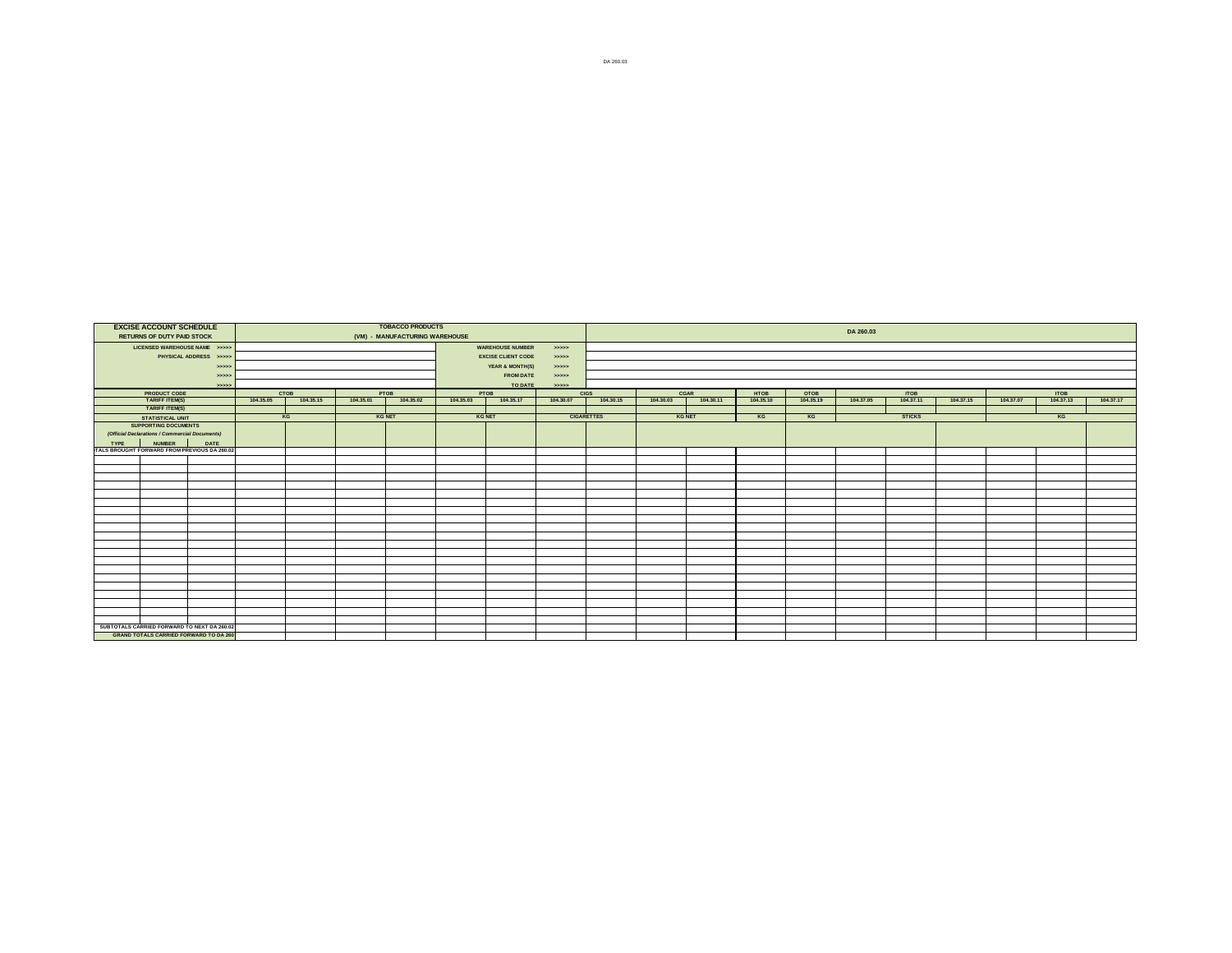| <b>EXCISE ACCOUNT SCHEDULE</b><br>SUMMARY OF NON-DUTY PAID REMOVALS |                                                                                            |                            |       |           |             |           | <b>TOBACCO PRODUCTS</b><br>(VM) - MANUFACTURING WAREHOUSE |               |                           |                   |           |               |           |             |           | DA 260.04 |               |           |           |             |           |
|---------------------------------------------------------------------|--------------------------------------------------------------------------------------------|----------------------------|-------|-----------|-------------|-----------|-----------------------------------------------------------|---------------|---------------------------|-------------------|-----------|---------------|-----------|-------------|-----------|-----------|---------------|-----------|-----------|-------------|-----------|
| LICENSED WAREHOUSE NAME >>>>>                                       |                                                                                            |                            |       |           |             |           |                                                           |               | <b>WAREHOUSE NUMBER</b>   | 55555             |           |               |           |             |           |           |               |           |           |             |           |
|                                                                     | PHYSICAL ADDRESS >>>>>                                                                     |                            |       |           |             |           |                                                           |               | <b>EXCISE CLIENT CODE</b> | 55555             |           |               |           |             |           |           |               |           |           |             |           |
|                                                                     |                                                                                            |                            | 55555 |           |             |           |                                                           |               | YEAR & MONTH(S)           | >                 |           |               |           |             |           |           |               |           |           |             |           |
|                                                                     |                                                                                            |                            | 55555 |           |             |           |                                                           |               | <b>FROM DATE</b>          | 55555             |           |               |           |             |           |           |               |           |           |             |           |
|                                                                     |                                                                                            |                            | >     |           |             |           |                                                           |               | TO DATE                   | 55555             |           |               |           |             |           |           |               |           |           |             |           |
|                                                                     | <b>PRODUCT CODE</b><br>TARIFF ITEM(S)                                                      |                            |       |           | <b>CTOB</b> |           | PTOB                                                      |               | PTOB                      | <b>CIGS</b>       |           | CGAR          |           | <b>HTOB</b> | OTOB      |           | <b>ITOB</b>   |           | 104,37.07 | <b>ITOB</b> |           |
|                                                                     | <b>TARIFF ITEM(S)</b>                                                                      |                            |       | 104.35.05 | 104.35.15   | 104.35.01 | 104.35.02                                                 | 104.35.03     | 104.35.17                 | 104.30.07         | 104.30.15 | 104,30.03     | 104.30.11 | 104.35.10   | 104.35.19 | 104.37.05 | 104.37.11     | 104.37.15 |           | 104.37.13   | 104.37.17 |
|                                                                     | <b>STATISTICAL UNIT</b>                                                                    |                            |       |           | KG          |           | <b>KG NET</b>                                             | <b>KG NET</b> |                           | <b>CIGARETTES</b> |           | <b>KG NET</b> |           | KG          | KG        |           | <b>STICKS</b> |           |           | KG          |           |
|                                                                     |                                                                                            | <b>SUPPORTING DOCUMENT</b> |       |           |             |           |                                                           |               |                           |                   |           |               |           |             |           |           |               |           |           |             |           |
| <b>REBATED REMOVALS</b><br><b>CHEDULE 6 REBATE ITE</b>              |                                                                                            | TYPE NUMBER DATE           |       |           |             |           |                                                           |               |                           |                   |           |               |           |             |           |           |               |           |           |             |           |
|                                                                     |                                                                                            |                            |       |           |             |           |                                                           |               |                           |                   |           |               |           |             |           |           |               |           |           |             |           |
|                                                                     |                                                                                            |                            |       |           |             |           |                                                           |               |                           |                   |           |               |           |             |           |           |               |           |           |             |           |
|                                                                     |                                                                                            |                            |       |           |             |           |                                                           |               |                           |                   |           |               |           |             |           |           |               |           |           |             |           |
|                                                                     |                                                                                            |                            |       |           |             |           |                                                           |               |                           |                   |           |               |           |             |           |           |               |           |           |             |           |
|                                                                     |                                                                                            |                            |       |           |             |           |                                                           |               |                           |                   |           |               |           |             |           |           |               |           |           |             |           |
|                                                                     |                                                                                            |                            |       |           |             |           |                                                           |               |                           |                   |           |               |           |             |           |           |               |           |           |             |           |
|                                                                     |                                                                                            |                            |       |           |             |           |                                                           |               |                           |                   |           |               |           |             |           |           |               |           |           |             |           |
| <b>REMOVAL TYPE:</b><br><b>BONDED REMOVALS TO RSA WAREHOUSES</b>    |                                                                                            |                            |       |           |             |           |                                                           |               |                           |                   |           |               |           |             |           |           |               |           |           |             |           |
| Product Removed To C&E Warehouses Within The RSA                    |                                                                                            |                            |       |           |             |           |                                                           |               |                           |                   |           |               |           |             |           |           |               |           |           |             |           |
| <b>REMOVAL TYPE:</b>                                                |                                                                                            |                            |       |           |             |           |                                                           |               |                           |                   |           |               |           |             |           |           |               |           |           |             |           |
|                                                                     |                                                                                            |                            |       |           |             |           |                                                           |               |                           |                   |           |               |           |             |           |           |               |           |           |             |           |
|                                                                     | <b>BONDED REMOVALS TO BLNS WAREHOUSES</b><br>Product Removed To C&E Warehouses Within BLNS |                            |       |           |             |           |                                                           |               |                           |                   |           |               |           |             |           |           |               |           |           |             |           |
| <b>REMOVAL TYPE:</b>                                                |                                                                                            |                            |       |           |             |           |                                                           |               |                           |                   |           |               |           |             |           |           |               |           |           |             |           |
|                                                                     | <b>EXPORT REMOVALS</b><br>Product Removed To Countries Outside The SACU                    |                            |       |           |             |           |                                                           |               |                           |                   |           |               |           |             |           |           |               |           |           |             |           |
|                                                                     |                                                                                            |                            |       |           |             |           |                                                           |               |                           |                   |           |               |           |             |           |           |               |           |           |             |           |
| <b>GRAND TOTALS CARRIED FORWARD TO DA 260</b>                       |                                                                                            |                            |       |           |             |           |                                                           |               |                           |                   |           |               |           |             |           |           |               |           |           |             |           |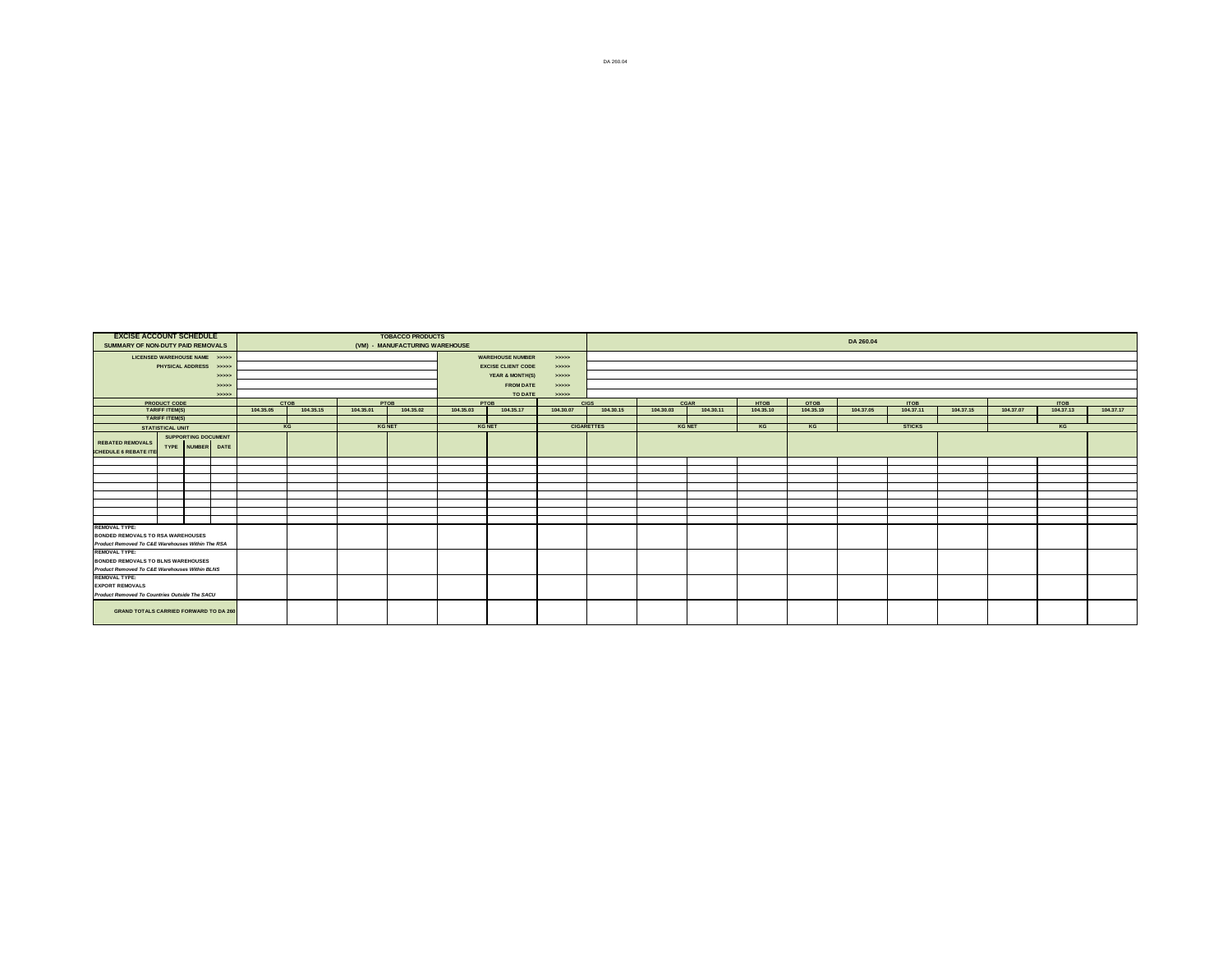| ITEMISED LIST OF NON-DUTY PAID REMOVALS            | <b>EXCISE ACCOUNT SCHEDULE</b>                             |                       |           |           |               | <b>TOBACCO PRODUCTS</b><br>(VM) - MANUFACTURING WAREHOUSE |               |                           |           |                   |               |           |                   |                   | DA 260.04 A |                   |           |           |                   |           |
|----------------------------------------------------|------------------------------------------------------------|-----------------------|-----------|-----------|---------------|-----------------------------------------------------------|---------------|---------------------------|-----------|-------------------|---------------|-----------|-------------------|-------------------|-------------|-------------------|-----------|-----------|-------------------|-----------|
|                                                    | LICENSED WAREHOUSE NAME >>>>                               |                       |           |           |               |                                                           |               | <b>WAREHOUSE NUMBER</b>   | 55555     |                   |               |           |                   |                   |             |                   |           |           |                   |           |
|                                                    |                                                            | PHYSICAL ADDRESS >>>> |           |           |               |                                                           |               | <b>EXCISE CLIENT CODE</b> | 55552     |                   |               |           |                   |                   |             |                   |           |           |                   |           |
| REMOVAL TYPE >>> Bonded removals to RSA warehouses |                                                            |                       |           |           |               |                                                           |               | YEAR & MONTH(S)           | 55552     |                   |               |           |                   |                   |             |                   |           |           |                   |           |
| (See DA 260.04)                                    |                                                            |                       |           |           |               |                                                           |               | <b>FROM DATE</b>          | 55555     |                   |               |           |                   |                   |             |                   |           |           |                   |           |
| A Separate Form Must Be Used For Each Removal Type |                                                            |                       |           |           |               |                                                           |               | TO DATE                   | 22222     |                   |               |           |                   |                   |             |                   |           |           |                   |           |
|                                                    | <b>PRODUCT CODE</b><br>TARIFF ITEM(S)                      |                       |           | CTOB      | PTOB          |                                                           |               | PTOB                      |           | <b>CIGS</b>       | CGAR          |           | HTOB<br>104.35.10 | OTOB<br>104.35.19 |             | ITOB<br>104.37.11 |           |           | ITOB<br>104.37.13 |           |
|                                                    |                                                            |                       | 104.35.05 | 104.35.15 | 104.35.01     | 104.35.02                                                 | 104.35.03     | 104.35.17                 | 104.30.07 | 104.30.15         | 104.30.03     | 104.30.11 |                   |                   | 104.37.05   |                   | 104.37.15 | 104.37.07 |                   | 104.37.17 |
|                                                    | <b>TARIFF ITEM(S)</b>                                      |                       |           |           |               |                                                           |               |                           |           |                   |               |           |                   |                   |             |                   |           |           |                   |           |
|                                                    | <b>STATISTICAL UNIT</b>                                    |                       |           | KG        | <b>KG NET</b> |                                                           | <b>KG NET</b> |                           |           | <b>CIGARETTES</b> | <b>KG NET</b> |           | KG                | KG                |             | <b>STICKS</b>     |           |           | KG                |           |
|                                                    | <b>SUPPORTING DOCUMENTS</b>                                |                       |           |           |               |                                                           |               |                           |           |                   |               |           |                   |                   |             |                   |           |           |                   |           |
|                                                    | (Official Documents / Commercial Documents)                |                       |           |           |               |                                                           |               |                           |           |                   |               |           |                   |                   |             |                   |           |           |                   |           |
| <b>TYPE</b>                                        | <b>NUMBER</b><br>BROUGHT FORWARD FROM PREVIOUS DA 260.04 A | DATE                  |           |           |               |                                                           |               |                           |           |                   |               |           |                   |                   |             |                   |           |           |                   |           |
|                                                    |                                                            |                       |           |           |               |                                                           |               |                           |           |                   |               |           |                   |                   |             |                   |           |           |                   |           |
|                                                    |                                                            |                       |           |           |               |                                                           |               |                           |           |                   |               |           |                   |                   |             |                   |           |           |                   |           |
|                                                    |                                                            |                       |           |           |               |                                                           |               |                           |           |                   |               |           |                   |                   |             |                   |           |           |                   |           |
|                                                    |                                                            |                       |           |           |               |                                                           |               |                           |           |                   |               |           |                   |                   |             |                   |           |           |                   |           |
|                                                    |                                                            |                       |           |           |               |                                                           |               |                           |           |                   |               |           |                   |                   |             |                   |           |           |                   |           |
|                                                    |                                                            |                       |           |           |               |                                                           |               |                           |           |                   |               |           |                   |                   |             |                   |           |           |                   |           |
|                                                    |                                                            |                       |           |           |               |                                                           |               |                           |           |                   |               |           |                   |                   |             |                   |           |           |                   |           |
|                                                    |                                                            |                       |           |           |               |                                                           |               |                           |           |                   |               |           |                   |                   |             |                   |           |           |                   |           |
|                                                    |                                                            |                       |           |           |               |                                                           |               |                           |           |                   |               |           |                   |                   |             |                   |           |           |                   |           |
|                                                    |                                                            |                       |           |           |               |                                                           |               |                           |           |                   |               |           |                   |                   |             |                   |           |           |                   |           |
|                                                    |                                                            |                       |           |           |               |                                                           |               |                           |           |                   |               |           |                   |                   |             |                   |           |           |                   |           |
|                                                    |                                                            |                       |           |           |               |                                                           |               |                           |           |                   |               |           |                   |                   |             |                   |           |           |                   |           |
|                                                    |                                                            |                       |           |           |               |                                                           |               |                           |           |                   |               |           |                   |                   |             |                   |           |           |                   |           |
|                                                    |                                                            |                       |           |           |               |                                                           |               |                           |           |                   |               |           |                   |                   |             |                   |           |           |                   |           |
|                                                    |                                                            |                       |           |           |               |                                                           |               |                           |           |                   |               |           |                   |                   |             |                   |           |           |                   |           |
|                                                    |                                                            |                       |           |           |               |                                                           |               |                           |           |                   |               |           |                   |                   |             |                   |           |           |                   |           |
|                                                    |                                                            |                       |           |           |               |                                                           |               |                           |           |                   |               |           |                   |                   |             |                   |           |           |                   |           |
|                                                    |                                                            |                       |           |           |               |                                                           |               |                           |           |                   |               |           |                   |                   |             |                   |           |           |                   |           |
|                                                    |                                                            |                       |           |           |               |                                                           |               |                           |           |                   |               |           |                   |                   |             |                   |           |           |                   |           |
| SUBTOTALS CARRIED FORWARD TO NEXT DA 260.04 A      |                                                            |                       |           |           |               |                                                           |               |                           |           |                   |               |           |                   |                   |             |                   |           |           |                   |           |
|                                                    | <b>GRAND TOTALS CARRIED FORWARD TO DA 260.04</b>           |                       |           |           |               |                                                           |               |                           |           |                   |               |           |                   |                   |             |                   |           |           |                   |           |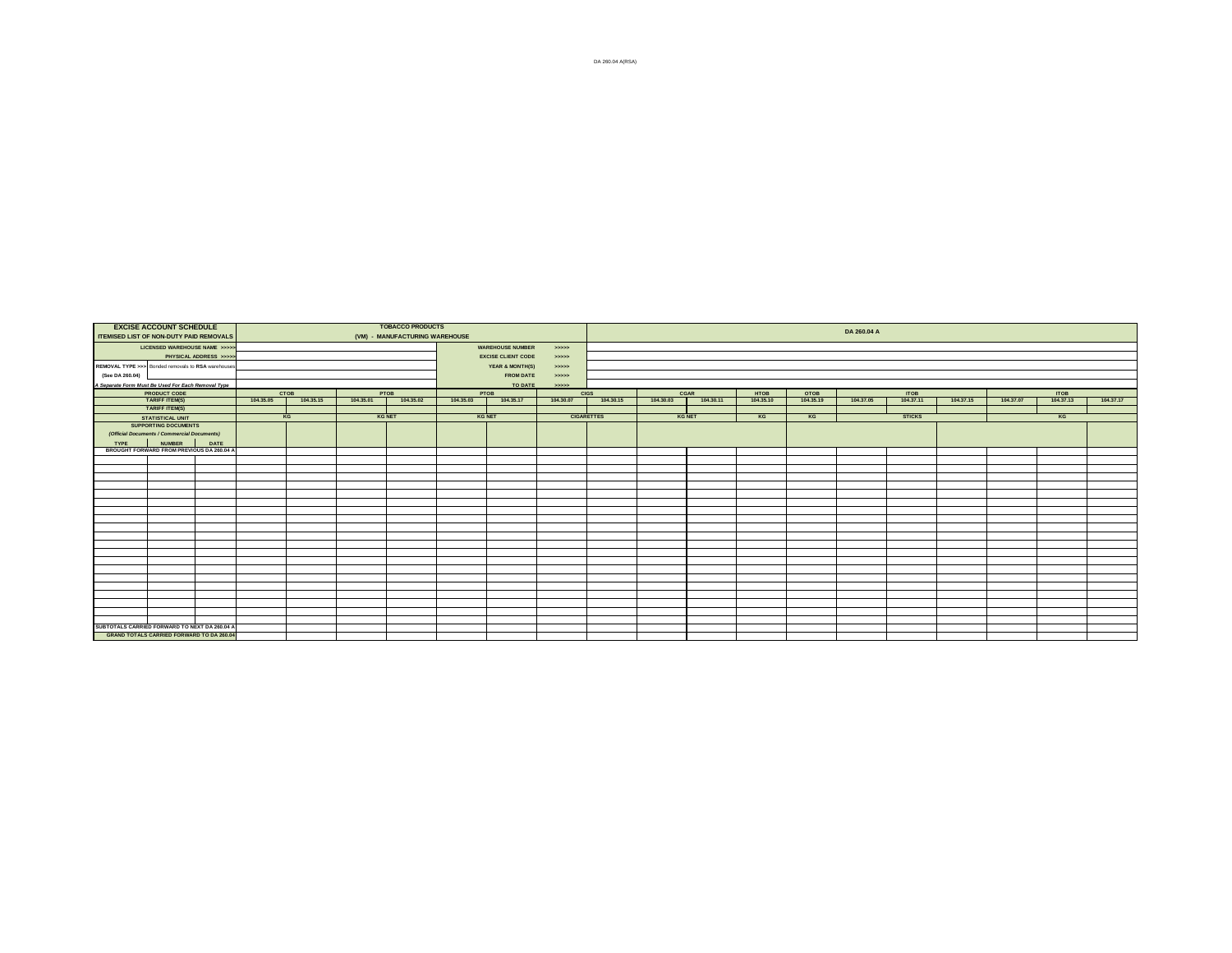| ITEMISED LIST OF NON-DUTY PAID REMOVALS            | <b>EXCISE ACCOUNT SCHEDULE</b>                                             |                       |           |           |               | <b>TOBACCO PRODUCTS</b><br>(VM) - MANUFACTURING WAREHOUSE |           |                           |           |                   |               |           |                   |                   | DA 260.04 A |                   |           |           |                   |           |
|----------------------------------------------------|----------------------------------------------------------------------------|-----------------------|-----------|-----------|---------------|-----------------------------------------------------------|-----------|---------------------------|-----------|-------------------|---------------|-----------|-------------------|-------------------|-------------|-------------------|-----------|-----------|-------------------|-----------|
|                                                    | LICENSED WAREHOUSE NAME >>>>                                               |                       |           |           |               |                                                           |           | <b>WAREHOUSE NUMBER</b>   | 55555     |                   |               |           |                   |                   |             |                   |           |           |                   |           |
|                                                    |                                                                            | PHYSICAL ADDRESS >>>> |           |           |               |                                                           |           | <b>EXCISE CLIENT CODE</b> | 55552     |                   |               |           |                   |                   |             |                   |           |           |                   |           |
| REMOVAL TYPE >>> Bonded removals to BLNS warehouse |                                                                            |                       |           |           |               |                                                           |           | YEAR & MONTH(S)           | 55552     |                   |               |           |                   |                   |             |                   |           |           |                   |           |
| (See DA 260.04)                                    |                                                                            |                       |           |           |               |                                                           |           | <b>FROM DATE</b>          | 55555     |                   |               |           |                   |                   |             |                   |           |           |                   |           |
| A Separate Form Must Be Used For Each Removal Type |                                                                            |                       |           |           |               |                                                           |           | TO DATE                   | 22222     |                   |               |           |                   |                   |             |                   |           |           |                   |           |
|                                                    | <b>PRODUCT CODE</b><br>TARIFF ITEM(S)                                      |                       |           | CTOB      | PTOB          |                                                           |           | PTOB                      |           | <b>CIGS</b>       | CGAR          |           | HTOB<br>104.35.10 | OTOB<br>104.35.19 |             | ITOB<br>104.37.11 |           |           | ITOB<br>104.37.13 |           |
|                                                    |                                                                            |                       | 104.35.05 | 104.35.15 | 104.35.01     | 104.35.02                                                 | 104.35.03 | 104.35.17                 | 104.30.07 | 104.30.15         | 104.30.03     | 104.30.11 |                   |                   | 104.37.05   |                   | 104.37.15 | 104.37.07 |                   | 104.37.17 |
|                                                    | <b>TARIFF ITEM(S)</b>                                                      |                       |           |           |               |                                                           |           |                           |           |                   |               |           |                   |                   |             |                   |           |           |                   |           |
|                                                    | <b>STATISTICAL UNIT</b>                                                    |                       |           | KG        | <b>KG NET</b> |                                                           |           | <b>KG NET</b>             |           | <b>CIGARETTES</b> | <b>KG NET</b> |           | KG                | KG                |             | <b>STICKS</b>     |           |           | KG                |           |
|                                                    | <b>SUPPORTING DOCUMENTS</b><br>(Official Documents / Commercial Documents) |                       |           |           |               |                                                           |           |                           |           |                   |               |           |                   |                   |             |                   |           |           |                   |           |
| <b>TYPE</b>                                        | <b>NUMBER</b>                                                              | DATE                  |           |           |               |                                                           |           |                           |           |                   |               |           |                   |                   |             |                   |           |           |                   |           |
|                                                    | BROUGHT FORWARD FROM PREVIOUS DA 260.04 A                                  |                       |           |           |               |                                                           |           |                           |           |                   |               |           |                   |                   |             |                   |           |           |                   |           |
|                                                    |                                                                            |                       |           |           |               |                                                           |           |                           |           |                   |               |           |                   |                   |             |                   |           |           |                   |           |
|                                                    |                                                                            |                       |           |           |               |                                                           |           |                           |           |                   |               |           |                   |                   |             |                   |           |           |                   |           |
|                                                    |                                                                            |                       |           |           |               |                                                           |           |                           |           |                   |               |           |                   |                   |             |                   |           |           |                   |           |
|                                                    |                                                                            |                       |           |           |               |                                                           |           |                           |           |                   |               |           |                   |                   |             |                   |           |           |                   |           |
|                                                    |                                                                            |                       |           |           |               |                                                           |           |                           |           |                   |               |           |                   |                   |             |                   |           |           |                   |           |
|                                                    |                                                                            |                       |           |           |               |                                                           |           |                           |           |                   |               |           |                   |                   |             |                   |           |           |                   |           |
|                                                    |                                                                            |                       |           |           |               |                                                           |           |                           |           |                   |               |           |                   |                   |             |                   |           |           |                   |           |
|                                                    |                                                                            |                       |           |           |               |                                                           |           |                           |           |                   |               |           |                   |                   |             |                   |           |           |                   |           |
|                                                    |                                                                            |                       |           |           |               |                                                           |           |                           |           |                   |               |           |                   |                   |             |                   |           |           |                   |           |
|                                                    |                                                                            |                       |           |           |               |                                                           |           |                           |           |                   |               |           |                   |                   |             |                   |           |           |                   |           |
|                                                    |                                                                            |                       |           |           |               |                                                           |           |                           |           |                   |               |           |                   |                   |             |                   |           |           |                   |           |
|                                                    |                                                                            |                       |           |           |               |                                                           |           |                           |           |                   |               |           |                   |                   |             |                   |           |           |                   |           |
|                                                    |                                                                            |                       |           |           |               |                                                           |           |                           |           |                   |               |           |                   |                   |             |                   |           |           |                   |           |
|                                                    |                                                                            |                       |           |           |               |                                                           |           |                           |           |                   |               |           |                   |                   |             |                   |           |           |                   |           |
|                                                    |                                                                            |                       |           |           |               |                                                           |           |                           |           |                   |               |           |                   |                   |             |                   |           |           |                   |           |
|                                                    |                                                                            |                       |           |           |               |                                                           |           |                           |           |                   |               |           |                   |                   |             |                   |           |           |                   |           |
|                                                    |                                                                            |                       |           |           |               |                                                           |           |                           |           |                   |               |           |                   |                   |             |                   |           |           |                   |           |
|                                                    |                                                                            |                       |           |           |               |                                                           |           |                           |           |                   |               |           |                   |                   |             |                   |           |           |                   |           |
|                                                    |                                                                            |                       |           |           |               |                                                           |           |                           |           |                   |               |           |                   |                   |             |                   |           |           |                   |           |
| SUBTOTALS CARRIED FORWARD TO NEXT DA 260.04 A      |                                                                            |                       |           |           |               |                                                           |           |                           |           |                   |               |           |                   |                   |             |                   |           |           |                   |           |
|                                                    | <b>GRAND TOTALS CARRIED FORWARD TO DA 260.04</b>                           |                       |           |           |               |                                                           |           |                           |           |                   |               |           |                   |                   |             |                   |           |           |                   |           |